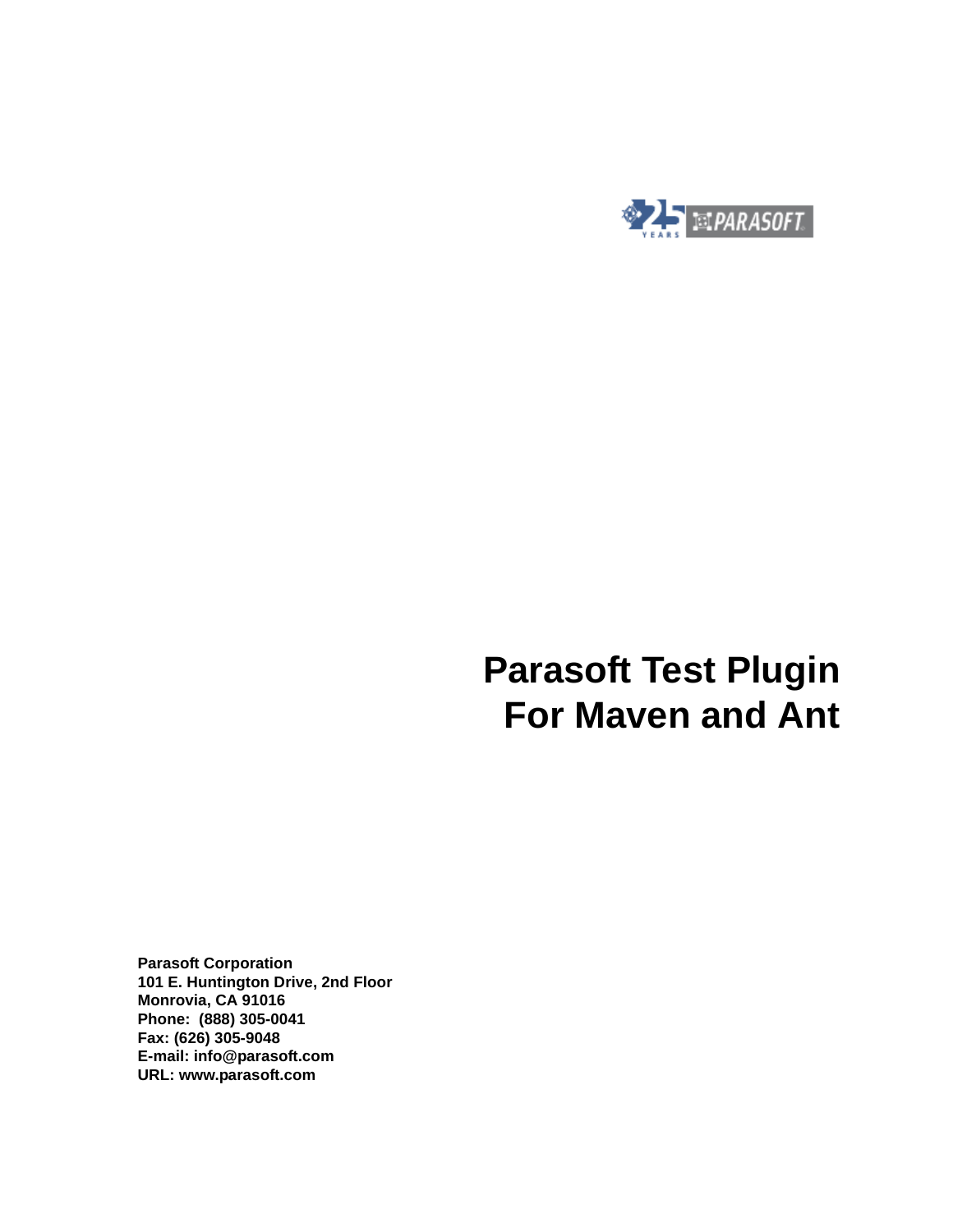Visit [www.parasoft.com/eula](https://www.parasoft.com/eula) for licensing and usage information.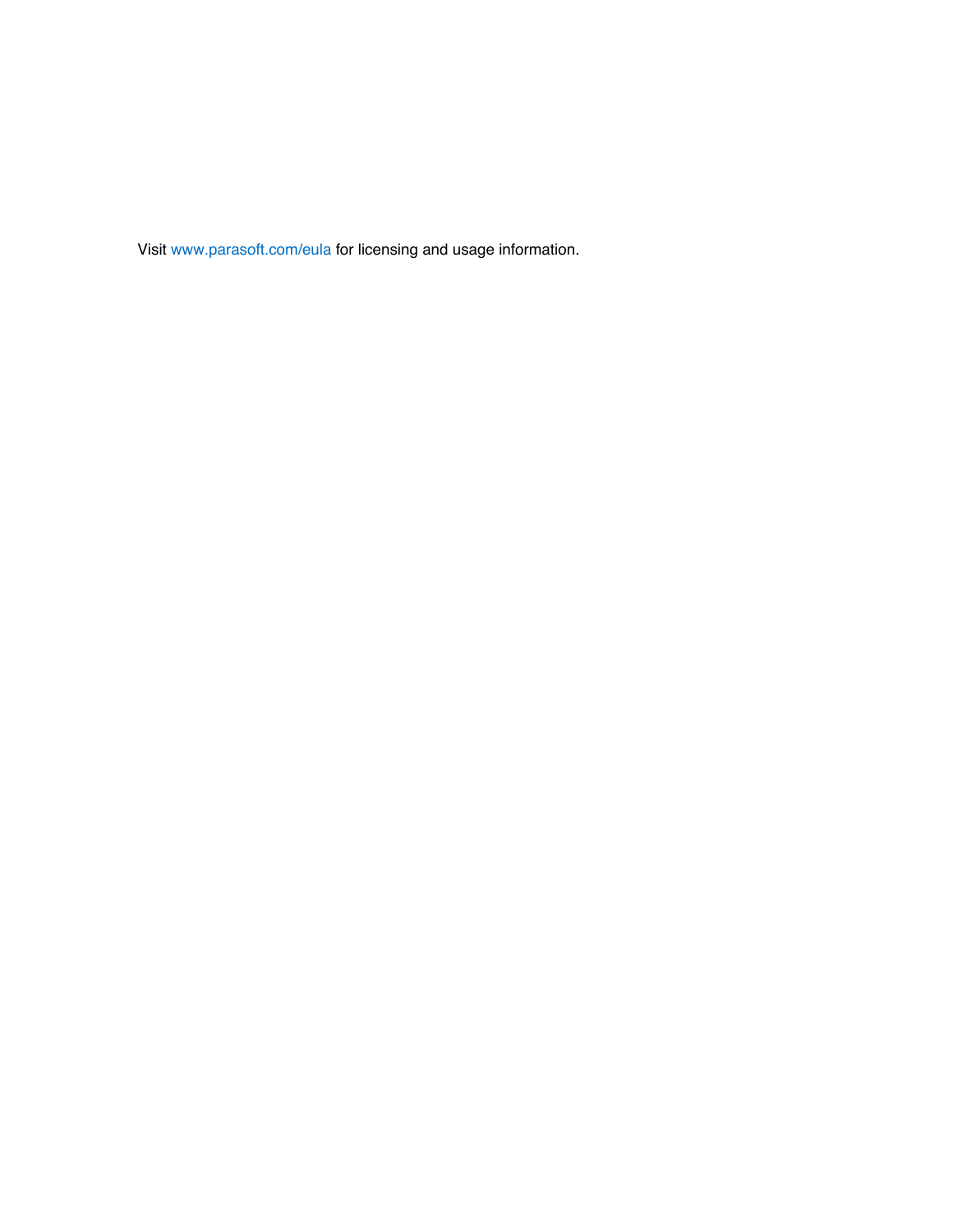# **Table of Contents**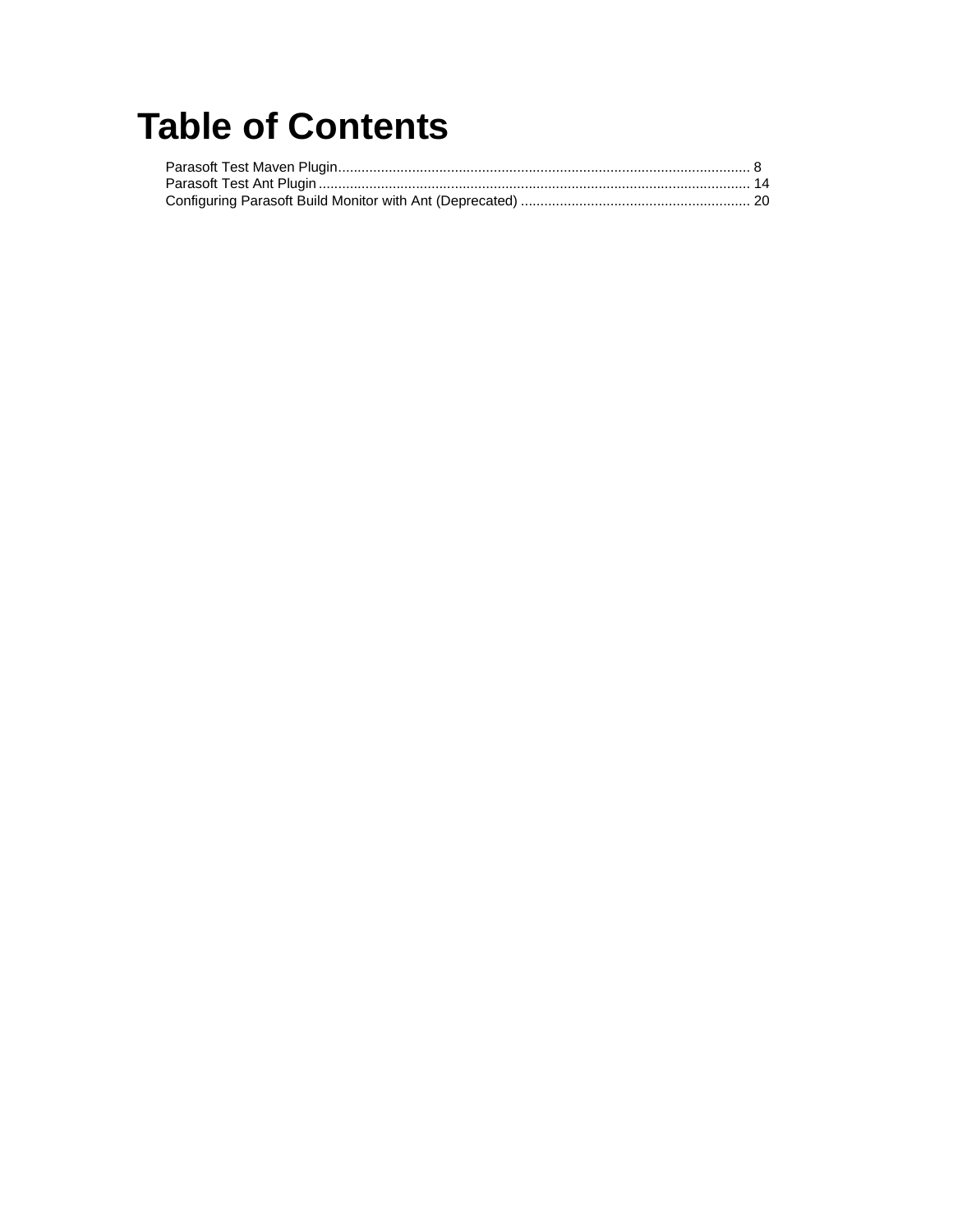# <span id="page-3-0"></span>**Parasoft Test Maven Plugin**

This topic covers the Parasoft Test Maven plugin that allows you to configure Parasoft testing and build analysis actions to be invoked from Maven. It assumes a basic familiarity with Maven usage.

Sections include:

- [Prerequisites](#page-3-2)
- [Setup](#page-3-1)
- [Configuration](#page-4-0)
- [Available Goals](#page-6-0)
- [Environment Variables](#page-6-1)
- [Usage Tips](#page-7-0)

For general help on configuring Maven plugins, see [http://maven.apache.org/guides/mini/guide-config](http://maven.apache.org/guides/mini/guide-configuring-plugins.html)[uring-plugins.html](http://maven.apache.org/guides/mini/guide-configuring-plugins.html)

### <span id="page-3-2"></span>**Prerequisites**

The Parasoft Test Maven plugin requires:

- Maven 2.0
- JDK 1.5

There are no minimum requirements for disk space or memory space.

## <span id="page-3-1"></span>**Setup**

Before you can use the Parasoft Test Maven plugin, you need to add the http://build.parasoft.com/maven repository to your POM or repository manager. For instance:

```
<project>
    ... 
   <pluginRepositories>
       <pluginRepository>
           <id>Parasoft</id>
           <url>http://build.parasoft.com/maven</url>
       </pluginRepository>
   </pluginRepositories>
    ...
</project>
```
If you will be performing Jtest unit testing from Maven, you also need to add the build artifacts in the http://build.parasoft.com/maven/Parasoft/jtest repository to your POM or repository manager. For instance:

```
<project>
   ...
   <dependencies>
     ...
     <dependency>
       <groupId>Parasoft</groupId>
      <artifactId>jtest</artifactId>
       <version>9.5.0/version> <!-- See below for available versions -->
     </dependency>
     ...
   </dependencies>
    ...
```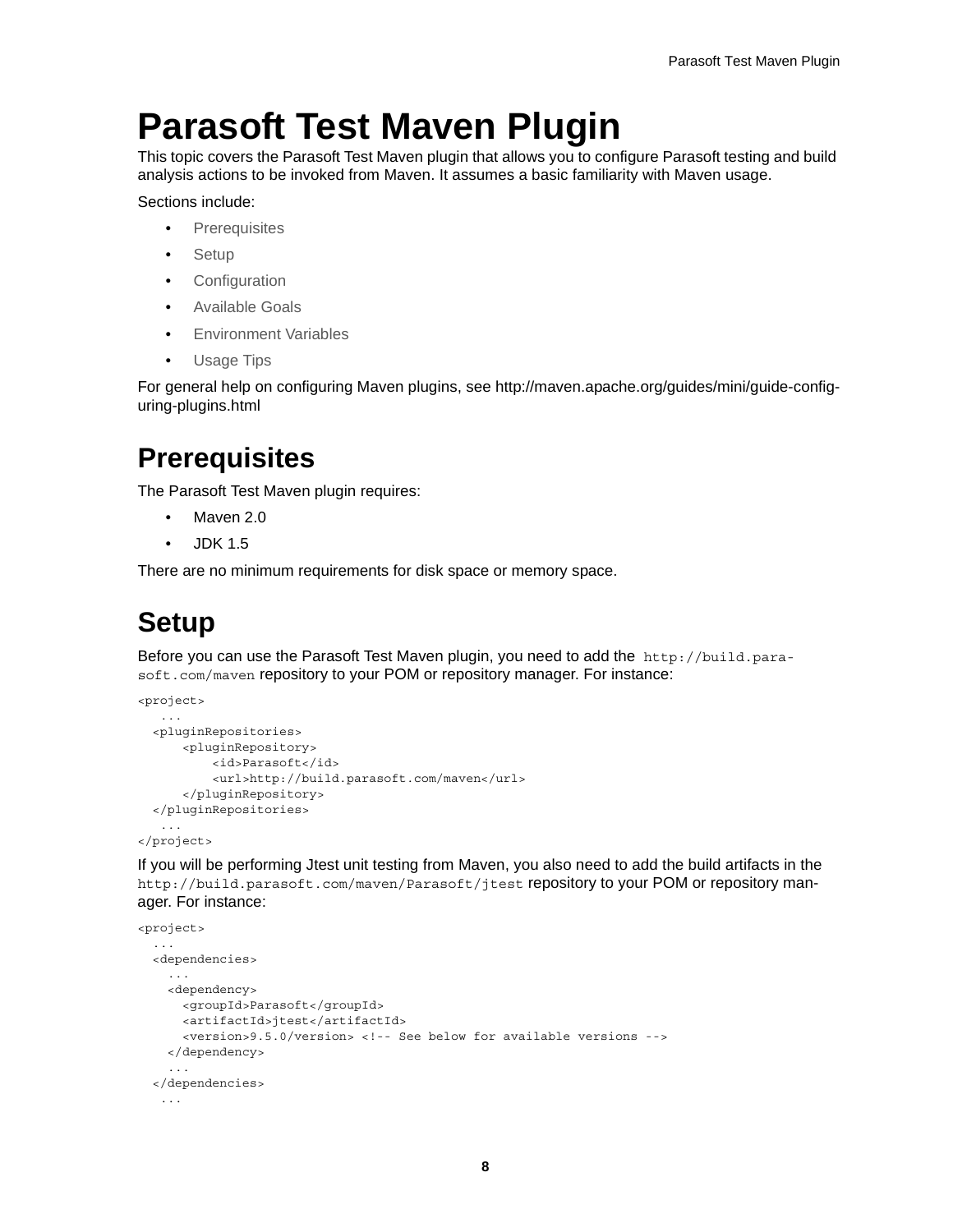```
 <repositories>
      <repository>
          <id>Parasoft</id>
           <url>http://build.parasoft.com/maven/</url>
       </repository>
   </repositories>
 ...
</project>
```
The Jtest versions you can specify in  $\langle$ version $\rangle$  are:

- 9.0.0.20100729 (for Jtest 9.0.x)
- 9.1.3 (for Jtest 9.1.x)
- 9.2.3 (for Jtest 9.2.x)
- 9.4.3 (for Jtest 9.4.x)
- 9.5.0 (for Jtest 9.5.x)

### <span id="page-4-0"></span>**Configuration**

There are three main ways to configure execution of the Parasoft plugin:

- Extend the POM
- Configure it from the command line
- Set a profile switch in the POM file, then use that switch at the command line

#### **Option 1: Extend the POM**

If you extend the POM, the specified goals will always be run at a particular phase of the build lifecycle. This allows you to specify your configuration once, and have it used every time that Maven builds the configured project.

First, specify the plugin version. For example:

```
<project>
   ...
   <build>
     <!-- To define the plugin version in your parent POM -->
     <pluginManagement>
       <plugins>
         <plugin>
           <groupId>Parasoft</groupId>
           <artifactId>maven-parasoft-plugin</artifactId>
           <version>3.0</version>
         </plugin>
          ...
       </plugins>
     </pluginManagement>
     <!-- To use the plugin goals in your POM or parent POM -->
     <plugins>
       <plugin>
         <groupId>Parasoft</groupId>
         <artifactId>maven-parasoft-plugin</artifactId>
         <version>3.0</version>
       </plugin>
       ...
     </plugins>
   </build>
   ...
```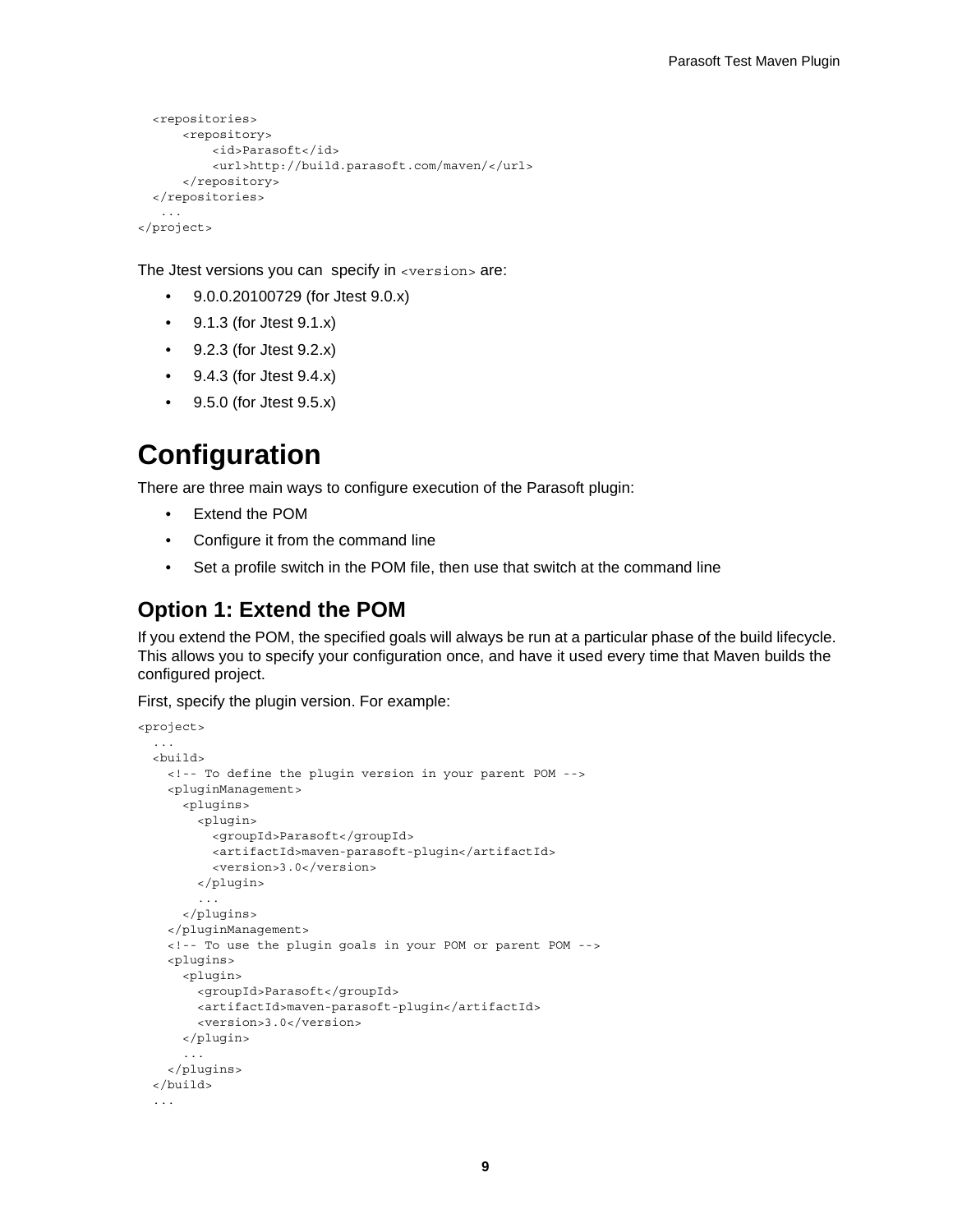</project>

Next, specify goals and configuration parameters. For example, the following runs the eclipse and jtest goals during the test lifecycle phase (Jtest is run with the built-in Static Analysis Test Configuration):

```
<project>
 ...
   <build>
       <plugins>
           <plugin>
               <groupId>Parasoft</groupId>
                <artifactId>maven-parasoft-plugin</artifactId>
                <version>3.0</version>
                <configuration>
                    <config>builtin://Static Analysis</config>
                </configuration>
                <executions>
                    <execution>
                       <phase>test</phase>
                        <goals>
                            <goal>eclipse</goal>
                            <goal>jtest</goal>
                        </goals>
                    </execution>
                </executions>
           </plugin>
   </build>
   ...
</project>
```
You can run multiple goals; for instance, a team using Jtest might want to generate a local settings file, then run static analysis and unit testing.

#### **Option 2: Configure the Plugin from the Command Line**

The most direct way to execute the plugin is to configure the plugin execution details completely from the command line. For example, to invoke the jtest goal from the sample POM (above), you would go to the project's command line and use

mvn ... Parasoft:maven-parasoft-plugin:jtest -Dparasoft.config="builtin://Static Analysis"

If you choose this approach, you will need to specify the appropriate options during every command line invocation.

#### **Simplifying the Command Line**

To simplify calling the plugin from the command line, we strongly recommend that you modify the settings.xml file ( $\sim$ /.m2/settings.xml) to include a Parasoft plugin group that specifies the appropriate groupids, artifactids, and goals. For example:

```
<settings>
     <pluginGroups>
           <pluginGroup>Parasoft</pluginGroup>
     </pluginGroups>
</settings>
```
This will tell Maven where to search for the plugin—allowing you to shorten the above command line invocation to

mvn ... parasoft:jtest -Dparasoft.config="builtin://Static Analysis"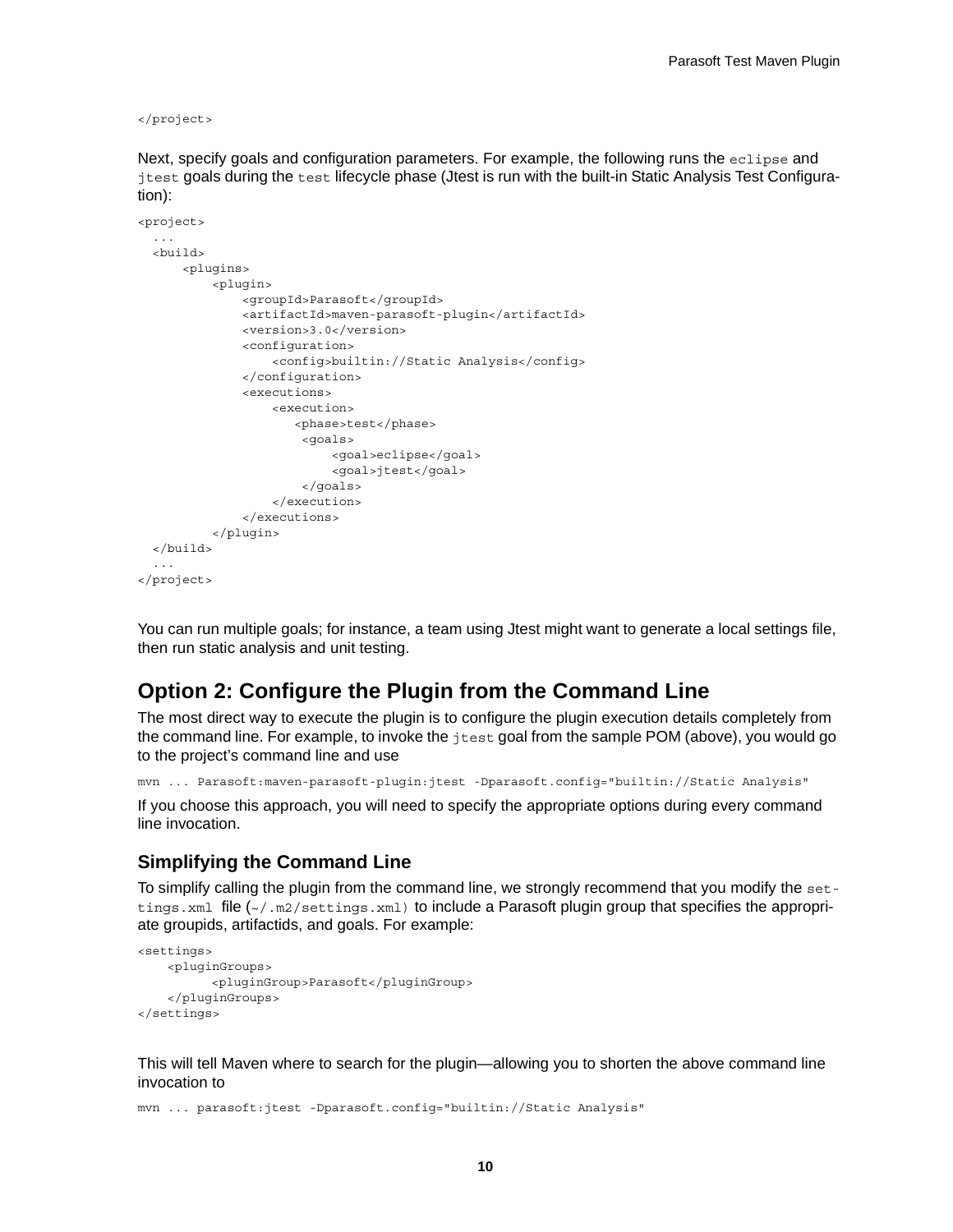For general help on using Maven plugin prefix mappings, see [http://maven.apache.org/guides/intro](http://maven.apache.org/guides/introduction/introduction-to-plugin-prefix-mapping.html)[duction/introduction-to-plugin-prefix-mapping.html.](http://maven.apache.org/guides/introduction/introduction-to-plugin-prefix-mapping.html)

Another tip for simplifying your command line invocation is to specify some options in the POM. For instance, if you are invoking  $jtest-qlobal$  from the command line, you could set the desired test configuration, localsettings file, etc. in the POM.

#### **Option 3: Configure the Plugin as a Profile Switch**

A third option is to add a switch within a profile, then run with the appropriate switch when you want to apply one of the Parasoft goals. You can configure any number of switches with different goals and parameters. This approach is useful for when you want to set plugin execution details in the POM, but you do not want it permanently attached to a lifecycle phase. It is also useful if you want configure a set of different plugin configurations, then select the appropriate one at the command line invocation.

For example, you can add a jtest profile to the build as follows:

```
 <profiles>
      <profile>
      <id>jtest</id>
          <build>
               <plugins>
                   <plugin>
                       <groupId>Parasoft</groupId>
                        <artifactId>maven-parasoft-plugin</artifactId>
                        <configuration>
                            <config>builtin://Static Analysis</config>
                        </configuration>
                        <executions>
                            <execution>
                                <phase>test</phase>
                                <goals>
                                    <goal>eclipse</goal>
                                    <goal>jtest</goal>
                                </goals>
                            </execution>
                        </executions>
                   </plugin>
               </plugins>
          </build>
      </profile>
  </profiles>
```
You can then use myn install -Pjtest to run the jtest profile.

For general help on using Maven profiles, see [http://maven.apache.org/guides/introduction/introduc](http://maven.apache.org/guides/introduction/introduction-to-profiles.html)[tion-to-profiles.html.](http://maven.apache.org/guides/introduction/introduction-to-profiles.html)

### <span id="page-6-0"></span>**Available Goals**

See the [plugin reference page](http://build.parasoft.com/docs/plugin-info.html).

### <span id="page-6-1"></span>**Environment Variables**

Environment variables can be used for options that will remain constant for all builds on a specific machine.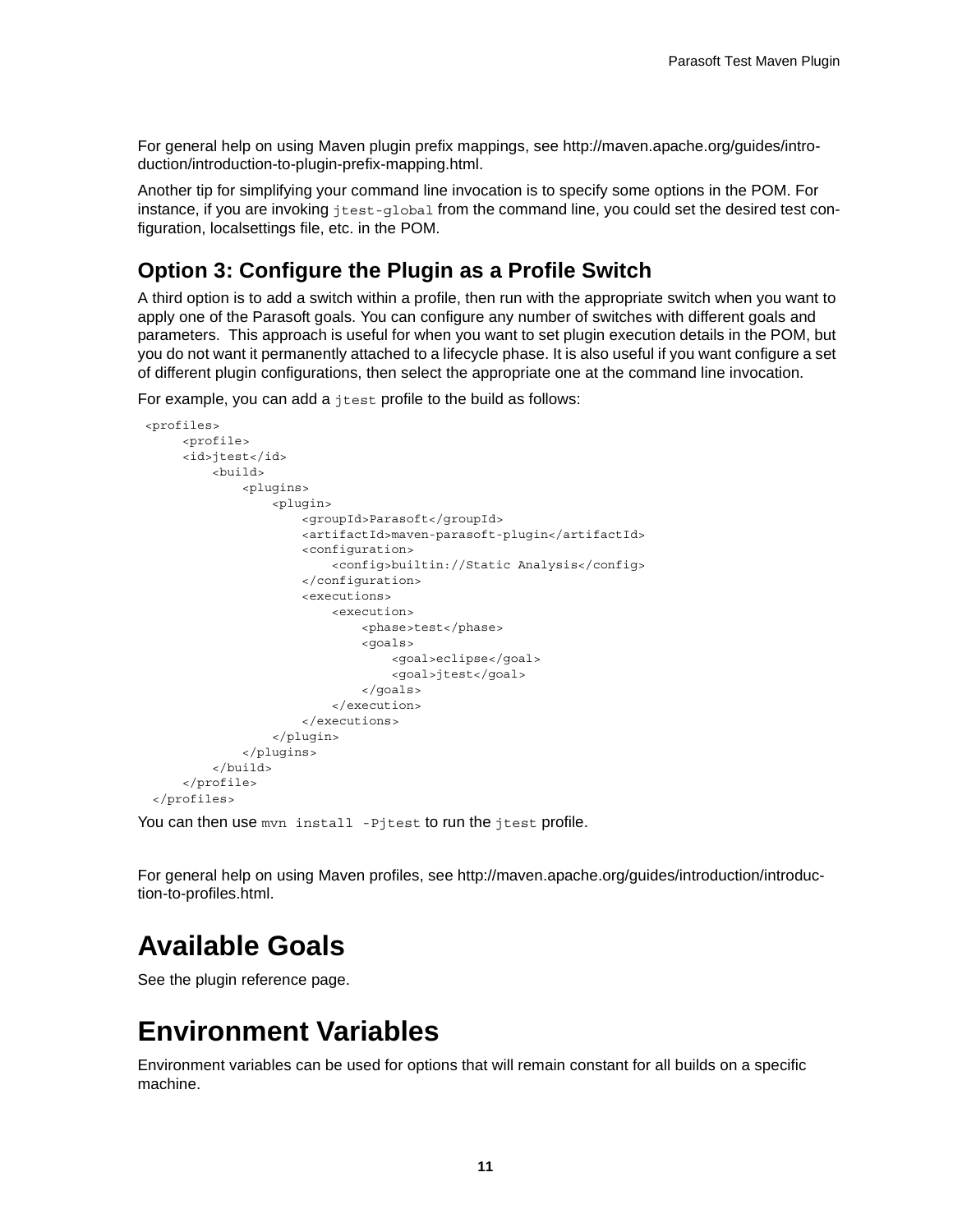Each Parasoft Test product has its own OPTS variable:

- CPPTEST\_OPTS
- DOTTEST\_OPTS
- JTEST\_OPTS
- SOATEST\_OPTS

For options that will be used for all Parasoft Test products, use PARASOFT\_OPTS.

For options that will be used only in the project import phase, use IMPORT\_OPTS.

These options are typically used when running the plugin via the command line—because some parameters can't be set in the command line (like those of type List). For example, the vmargs parameter of parasoft:jtest is of type List and can be used for things like changing the user name or increasing Java memory.

For example:

- 1. Set the Jtest user name.
- 2. Create the environment variable JTEST\_OPTS and set it to -J-Duser.name=user1

## <span id="page-7-0"></span>**Usage Tips**

This section provides tips for using the goals described in the [plugin reference page.](http://build.parasoft.com/docs/plugin-info.html)

#### **Preparing for Jtest or SOAtest Execution**

In order to execute Jtest, you need to have .classpath and .project files that work in the server environment. In order to execute SOAtest, you need to have a . project file that works in the server environment. To generate the files that Eclipse requires, use parasoft: eclipse.

If you have decided to store localsettings for Jtest and SOAtest execution on Concerto (as described in the Concerto documentation)—and/or if you are specifying localsettings options in the POM—parasoft:localsettings will generate a localsettings file with these options, then save it in the project so that it can easily be used for your Maven-driven tests.

#### **Running Jtest Once for a Multi-Module Project**

If you have a multi-module project (with modules that get built individually), the parasoft: jtest goal will run once for each project module. If you want a single Jtest run to analyze your entire project (for instance, for more accurate application of project-wide static analysis rules or to optimize execution time), use parasoft:jtest-global instead of parasoft:jtest.

Note that  $j$ test-global must be invoked at the command line since it can't be bound to any specific Maven lifecycle phase.

### **For Monitoring the Build**

The parasoft:compile goal executes the Parasoft Build Monitor, which analyzes your build and sends Parasoft Concerto data regarding build warnings, errors, and the number of files successfully compiled. This is performed as part of the compile lifecycle phase.

When using this goal, be sure to specify the Concerto host, port, and project name.

To use this goal, go to your project's POM file and add the following plugin instruction to your <build><plugins> node:

```
 <plugin>
     <groupId>Parasoft</groupId>
```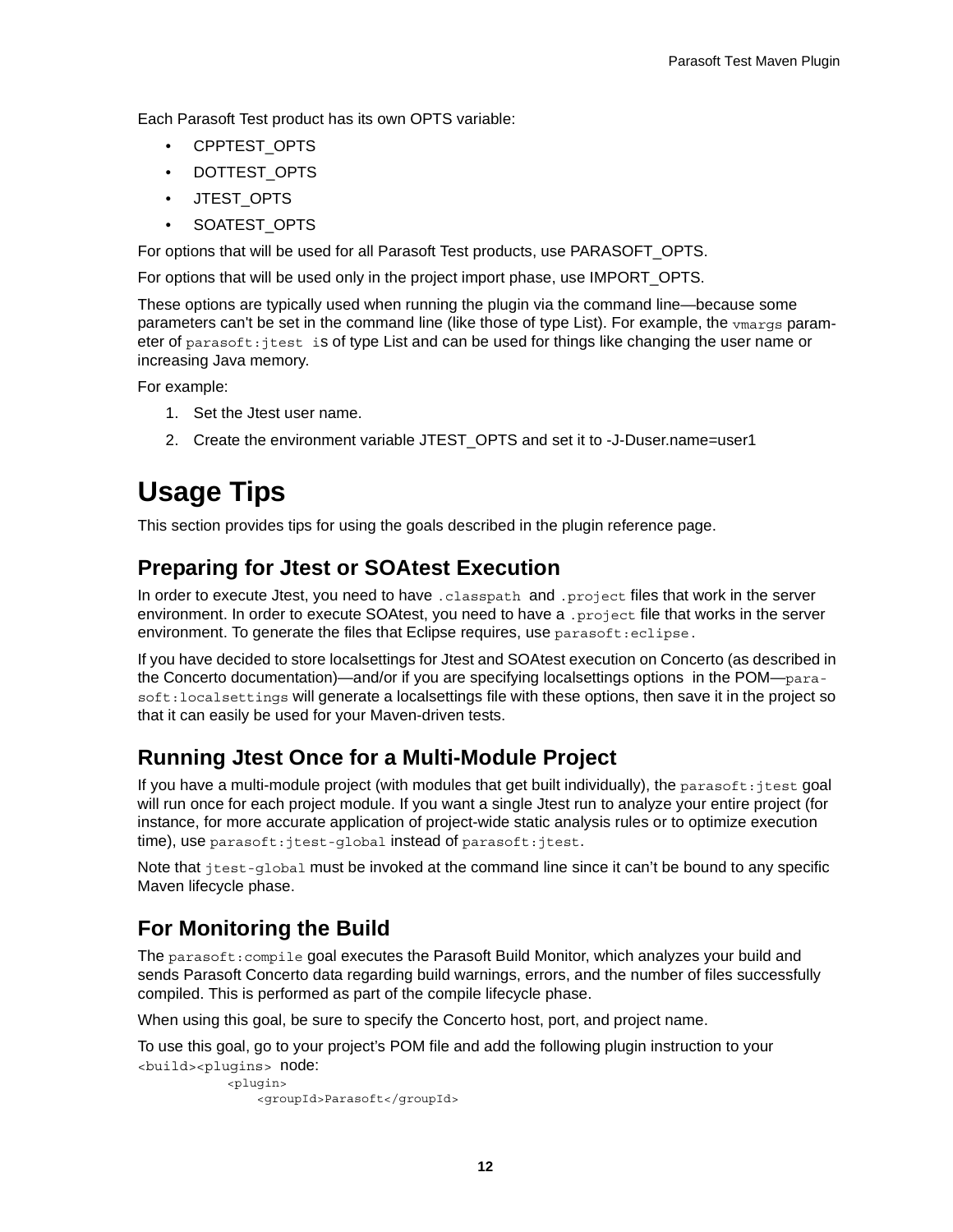```
 <artifactId>maven-parasoft-plugin/artifactId>
     <executions>
         <execution>
             <goals>
                 <goal>compile</goal>
             </goals>
         </execution>
     </executions>
     <configuration>
         <source>1.4</source>
         <target>1.4</target>
         <enableGRS>true</enableGRS>
         <showDeprecation>true</showDeprecation>
         <grsServerName>server.parasoft.com</grsServerName>
         <grsServerPort>32323</grsServerPort>
         <grsAttributes>
             <attribute>test1=value1</attribute>
             <attribute>test2=value2</attribute>
             <attribute>test3=value3</attribute>
         </grsAttributes>
     </configuration>
 </plugin>
```
To invoke Build Monitor with a compiler, run mvn parasoft: compile.

Notes:

- This extends the official compiler—enabling it to send build results to Parasoft Concerto.
- Currently, Build Monitor only supports one source root (compileSourceRoots). Therefore, all project components are related to the first SourceRoot entry.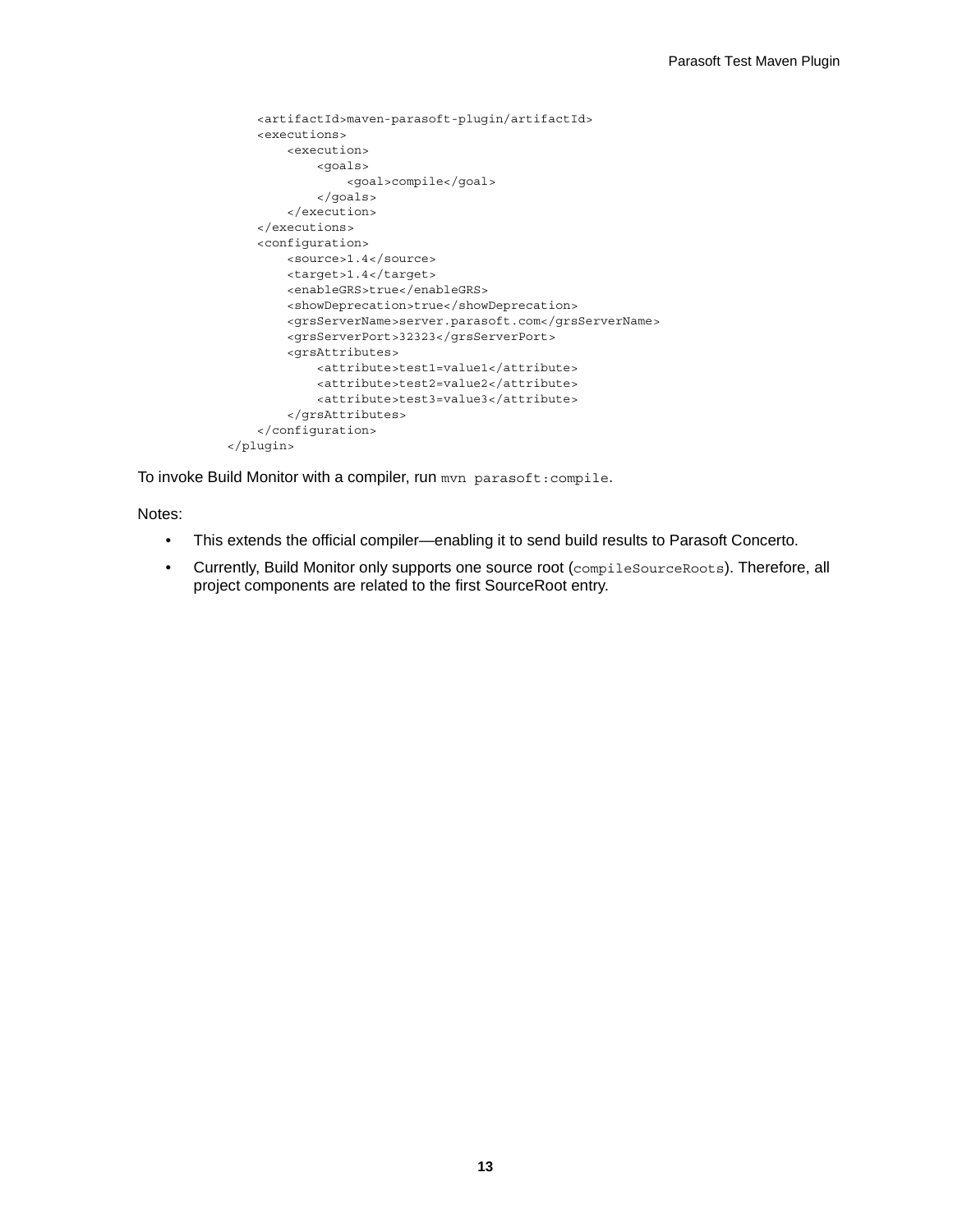# <span id="page-9-4"></span><span id="page-9-0"></span>**Parasoft Test Ant Plugin**

This topic covers the Parasoft Test Ant plugin that allows you to configure Parasoft testing and build analysis actions to be invoked from Ant. It assumes a basic familiarity with Ant usage.

Sections include:

- [Prerequisites](#page-9-1)
- [Setup](#page-9-2)
- [Configuration](#page-9-3)
- [Available Tasks](#page-11-1)
- [Environment Variables](#page-11-0)
- [Usage Tips](#page-12-0)
- **[Examples](#page-13-0)**

### <span id="page-9-1"></span>**Prerequisites**

The Parasoft Test Ant plugin requires:

- JDK 1.5
- Ant 1.6.2

There are no minimum requirements for disk space or memory space.

### <span id="page-9-2"></span>**Setup**

Before you can use the Parasoft Test Ant plugin, you need to get the jar file from [http://build.para](http://build.parasoft.com/docs/overview.html)[soft.com/docs/overview.html](http://build.parasoft.com/docs/overview.html), then do one of the following:

- Add the jar file to your Ant library.
- Add the jar file to your Ant repository.
- Add the jar file's directory as a command line -lib argument.

### <span id="page-9-3"></span>**Configuration**

To configure execution of the Parasoft plugin:

1. Create a new file (e.g., parasoft.xml or jtest.xml). In this file, you will import your original Ant build file as well as specify how you want Ant to run the Parasoft plugin.

```
2. Start that file by defining the project and calling the Parasoft Ant library. Add one project defini-
    tion for each logical project in your build script. Each project defined here will be reported to 
    Parasoft Concerto as a separate project. For example:
    <project name="Parasoft Test Build" default="parasoft-test" xmlns:para-
    soft="antlib:com.parasoft.antlib">
   If the build.xml being imported has its project definition basedir set to anything other than the
   current directory ".", add the same basedir to this configuration. For example: 
    <project name="Parasoft Test Build" default="parasoft-test" xmlns:para-
    soft="antlib:com.parasoft.antlib" basedir=".."> 
   (If omitted, it defaults to ".")
```
3. Import the original Ant build.xml file. For example: <import file="build.xml"/>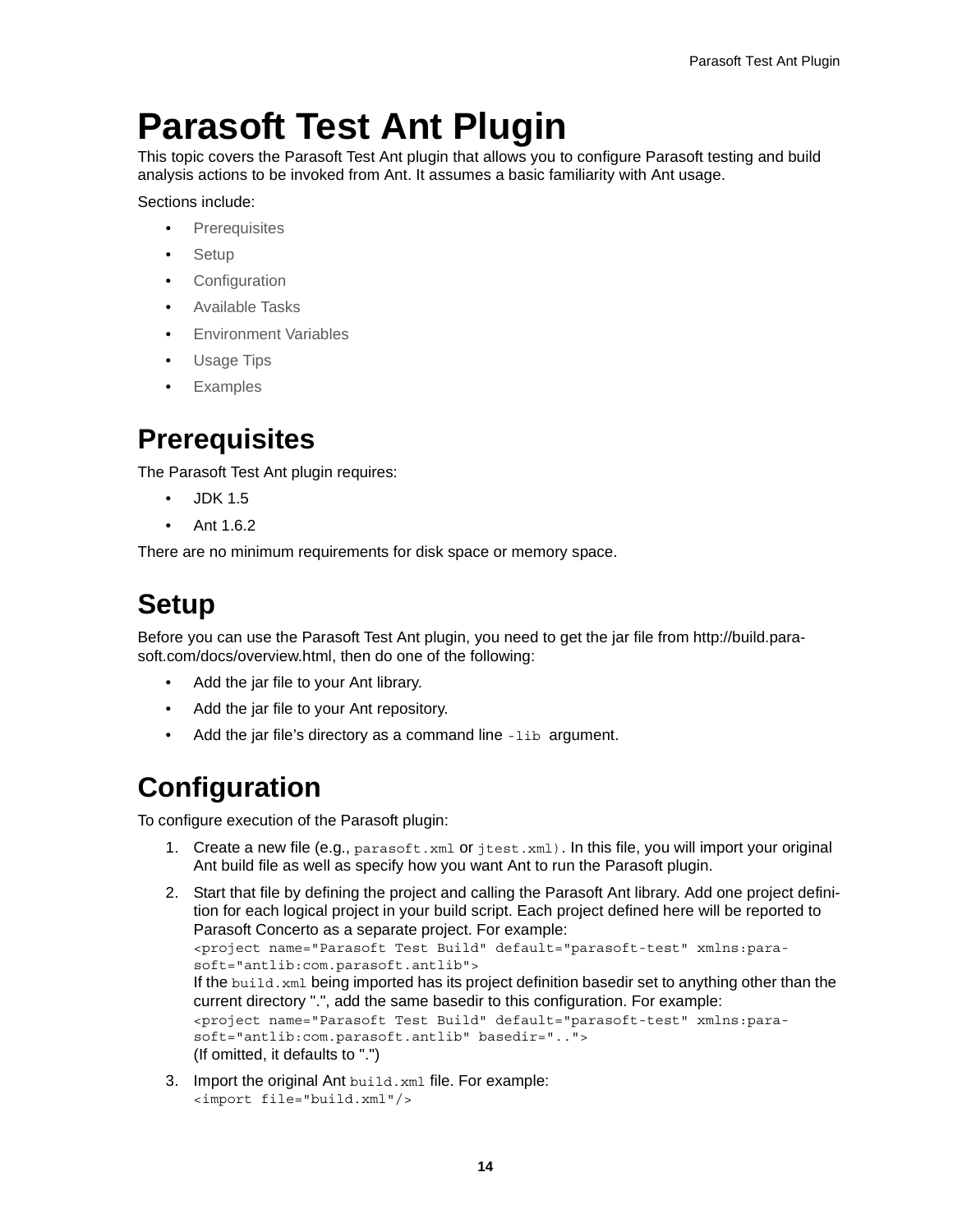*This step is not required for running SOAtest.*

4. Add a target for the Parasoft task you want executed and use dependencies to specify the task to integrate with (e.g., build). For example: <target name="parasoft-test" depends="build">

*For SOAtest, you do not need to use dependencies to specify the task to integrate with.*

5. Configure the target for the task. Be sure to specify

a. Any required or desired task options described in [the plugin reference page](http://build.parasoft.com/docs/overview.html)  b. (*Not required for SOAtest)* Either javacref or monitorref (described below) to specify which compilation targets you want to operate on*.*

For example:

```
<!-- To use and configure Parasoft Test Plugin -->
    <parasoft:jtest config="builtin://Static Analysis">
        <!-- javacref refers to the ID of the specific javac in build.xml -->
       <projectDescription basedir="." javacref="javacId" overwrite="true"/>
    </parasoft:jtest>
```
6. Repeat steps 4 and 5 until all of your desired targets are configured.

There are two main ways to specify the javac targets you want to operate on:

- To automatically record the project's  $j$ avac targets, use the parasoft: monitor task. As your project builds, the monitor will record every call to the javac compiler. You can then give the monitor an ID then reference the monitor in your Parasoft script. If you are writing an Ant script in a very dynamic way (e.g., using  $\alpha$ -antcall/ $\alpha$  to call the javac compiler multiple times with different arguments), using the monitor is highly recommended. See [Using the Monitor](#page-10-0) below for more details.
- To have the plugin operate on  $j$  avac calls specified in build.  $xml$ , add refids for those calls, then use  $j$  avacref to specify the refid(s) you want to operate on. This option gives you more control over project configuration than the monitor option provides. See [Using refids](#page-11-2) below for more details.

#### <span id="page-10-0"></span>**Using the Monitor**

To use the monitor:

- 1. Modify your Parasoft Ant build script so that parasoft: monitor is called prior to compilation.
- 2. In the Parasoft task definition in your Parasoft Ant build script, specify monitorref="your.monitor"

For instance, the following configures a new parasoft-init target for the monitor, then uses a dependency to ensure that the main compilation task (compiler) executes only after the monitor task completes. Note how it defines, then references, the my.monitor id:

```
<target name="parasoft-init">
     <parasoft:monitor id="my.monitor"/>
</target>
<target name="jtest" depends="parasoft-init,clean, compiler">
    <echo>Running Jtest</echo>
     <!== build main sources -->
```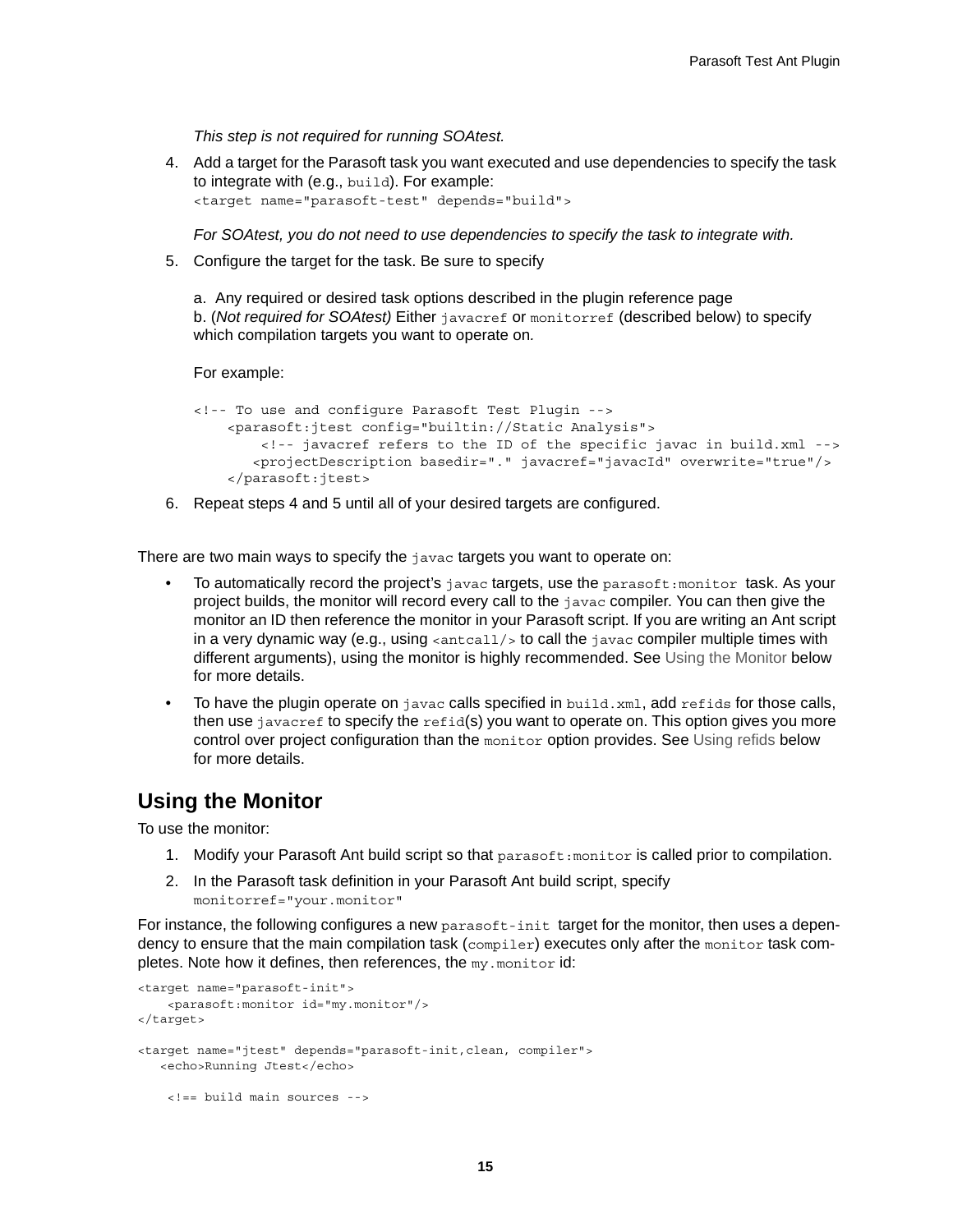```
 <parasoft:jtest config="builtin://Static Analysis" overwrite="true">
     <projectDescription monitorref="my.monitor" overwrite="true" /"
 </parasoft:jtest>
```
#### <span id="page-11-2"></span>**Using refids**

To use refids:

- 1. In your original Ant build script, go to the project definitions and define IDs for your javac targets.
- 2. In the Parasoft task definition in your Parasoft Ant build script, specify which refids you want the task to operate on:
	- To operate on specific javac calls, use javacref ="javacId" or javacref ="javacId, javacId2, javacId3, ..".
	- To have the plugin operate on all  $j$ avac calls specified in  $build.xml$ , use  $java$ cref="all".
	- To have the plugin operate on all javac calls that have  $\tau$ efids, use javacref="allrefs".

For example, you might update your  $b$  build. $x$ ml file to include refids as follows:

```
<javac target="${jdk.version.class}"
       source="${jdk.version.source}"
 ...
       id="main.javac"
       ...
       .../>
```
Then, you would add the following to the target description in your  $\text{parse}$   $\text{true}$ .

```
 <target name="parasoft-test" depends="build">
      ...
      <!-- To use and configure Parasoft Test Plugin -->
      <parasoft:jtest config="builtin://Static Analysis">
          <!-- javacref refers to the ID of the specific javac in build.xml -->
          <projectDescription basedir="." javacref="main.javac" overwrite="true"/>
      </parasoft:jtest>
      ...
 </target>
```
### <span id="page-11-1"></span>**Available Tasks**

See [the plugin reference page](http://build.parasoft.com/docs/overview.html).

### <span id="page-11-0"></span>**Environment Variables**

Environment variables can be used for options that will remain constant for all builds on a specific machine.

Each Parasoft Test product has its own OPTS variable:

- CPPTEST\_OPTS
- DOTTEST\_OPTS
- JTEST\_OPTS
- SOATEST\_OPTS

For options that will be used for all Parasoft Test products, use PARASOFT\_OPTS.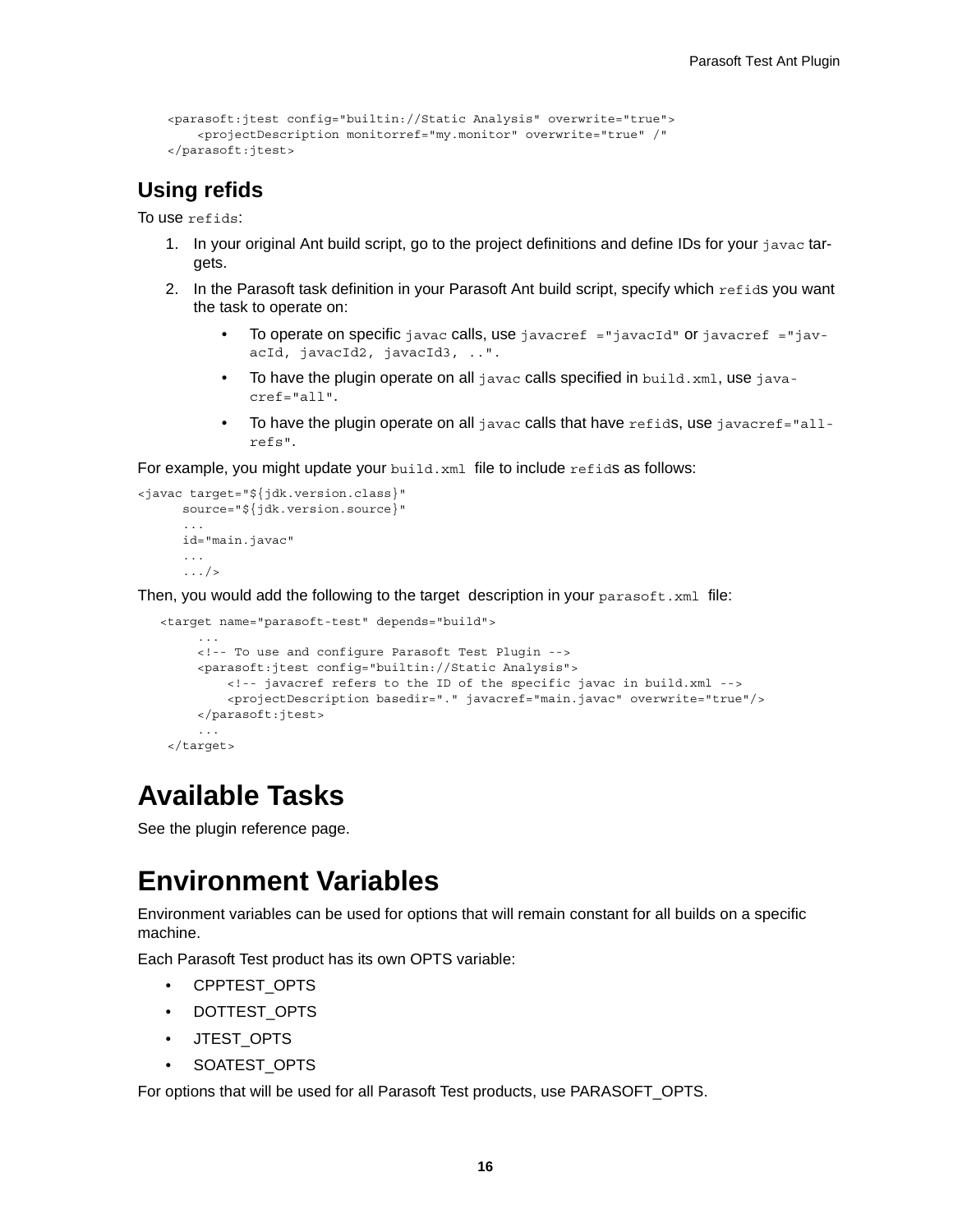For options that will be used only in the project import phase, use IMPORT\_OPTS.

These options are commonly used for tasks like changing user names or increasing Java memory. For example:

- 1. Set the Jtest user name.
- 2. Create the environment variable JTEST\_OPTS and set it to -J-Duser.name=user1

## <span id="page-12-0"></span>**Usage Tips**

This section provides tips for using the tasks described i[n the plugin reference page.](http://build.parasoft.com/docs/overview.html)

#### **Preparing for Jtest or SOAtest Execution**

In order to execute Jtest, you need to have .classpath and .project files that work in the server environment. In order to execute SOAtest, you need to have a . project file that works in the server environment. To generate the files that Eclipse requires, use the parasoft:eclipse task.

If you have decided to store localsettings for Jtest and SOAtest execution on Concerto (as described in the Concerto documentation)—and/or if you are specifying localsettings options in the Ant script parasoft:localsettings will generate a localsettings file with these options, then save it in the project so that it can easily be used for your Ant-driven tests.

#### **For Monitoring the Build**

The parasoft: monitor task (described above in [Using the Monitor\)](#page-10-0) also executes the Parasoft Build Monitor, which analyzes your build and sends Parasoft Concerto data regarding build warnings, errors, and the number of files successfully compiled. *This must be performed before compilation.*

When using this task for Concerto build monitoring, be sure to specify the Concerto host, port, and project name.

For backwards compatibility, the Parasoft Test Ant plugin also supports the previous (now deprecated) mode of configuring Build Monitor. This is described in ["Configuring Parasoft Build Monitor with Ant](#page-15-1)  [\(Deprecated\)", page 20.](#page-15-1)

#### **Running Several Different Configurations**

Here is a sample Ant script that can run several different Jtest configurations (as separate targets):

```
<?xml version="1.0"?>
<project name="Jtest Build" default="jtest" xmlns:parasoft="antlib:com.parasoft.antlib">
    <import file="build.xml"/>
    <property name="concerto" value="developers.parasoft.com"/>
    <property name="projectName" value="Default Project"/>
    <property name="config" value="builtin://Static Analysis"/>
    <!-- Installs the parasoft monitor to track the build -->
    <target name="parasoft-init">
        <parasoft:monitor id="parasoft.monitor" concertoHost="${concerto}" concertoPort="8080" 
projectName="${projectName}"/>
    </target>
     <!-- Creates the localsettings file used by parasoft tools, can optionally retrieve set-
tings from Concerto (4.5 or higher) -->
    <target name="localsettings">
        <parasoft:localsettings concertoHost="${concerto}" concertoPort="8080" project-
Name="${projectName}">
             <additionalProperty key="scope.author" value="false"/>
```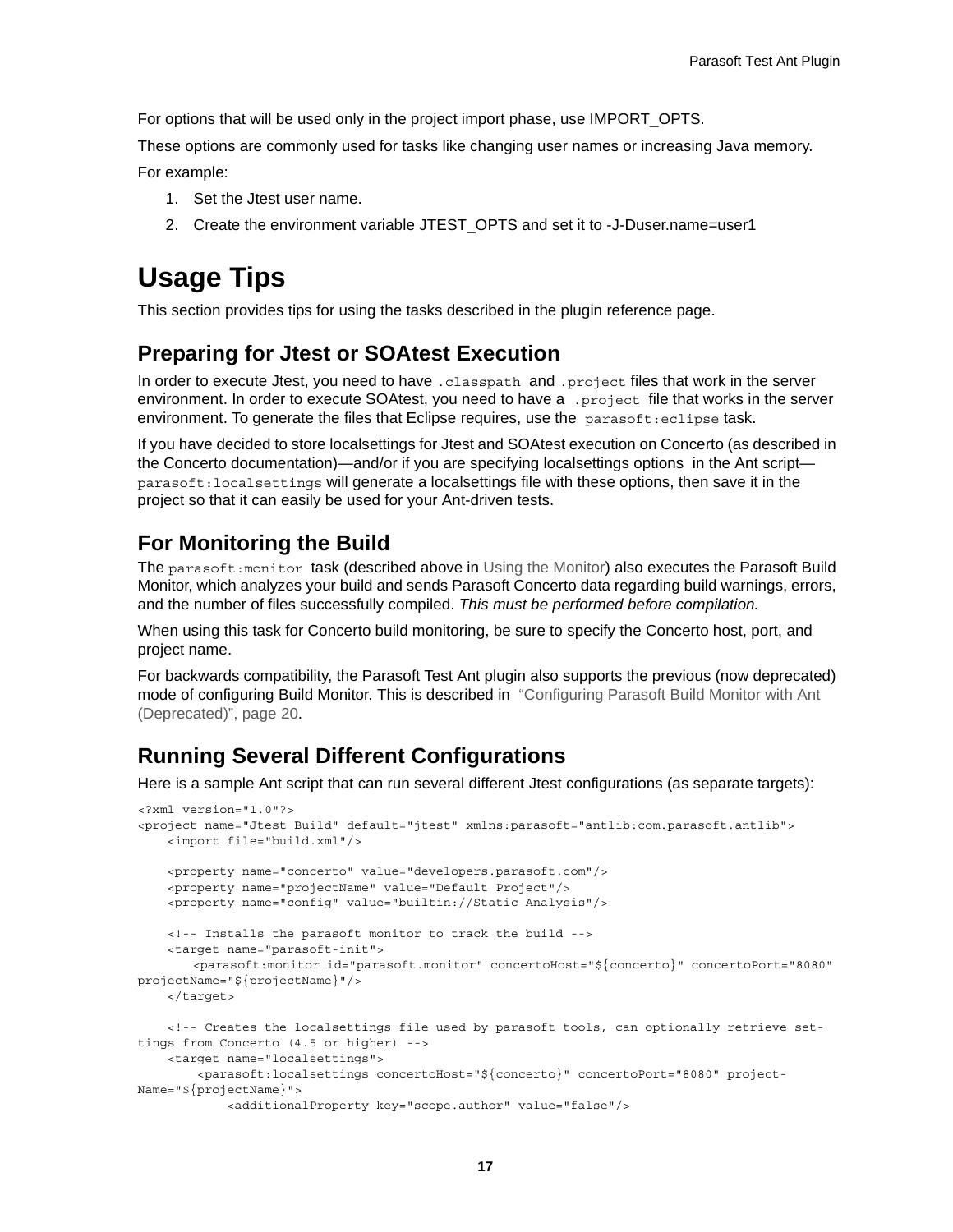```
 <additionalProperty key="scope.local" value="true"/>
             <additionalProperty key="report.mail.enabled" value="true"/>
         </parasoft:localsettings>
     </target>
     <!-- runs Jtest by statically analyzing the build. id attributes must be added to javac 
targets. A separate project is setup for each javac -->
    <target name="jtest-multiple-projects" depends="parasoft-init, clean, compile, localset-
tings">
         <echo>Running Jtest Using Multiple Projects</echo>
         <parasoft:jtest config="${config}">
             <projectDescription javacref="main.javac" overwrite="true"/>
             <projectDescription javacref="submodule.javac" overwrite="true"/>
         </parasoft:jtest>
     </target>
     <!-- runs Jtest by statically analyzing the build. id attributes must be added to javac 
targets. A single project is setup which combines the referenced javac targets -->
    <target name="jtest-single-project" depends="parasoft-init, clean, compile, localsettings">
         <echo>Running Jtest Using Single Project</echo>
         <parasoft:jtest config="${config}">
             <projectDescription javacref="main.javac, submodule.javac" overwrite="true"/>
         </parasoft:jtest>
     </target>
     <!-- runs Jtest by statically analyzing the build. Collects all javac targets from build 
file -->
    <target name="jtest-single-project-all" depends="parasoft-init, clean, compile, localset-
tings">
         <echo>Running Jtest Using With All javac targets</echo>
         <parasoft:jtest config="${config}">
             <projectDescription javacref="all" overwrite="true"/>
         </parasoft:jtest>
     </target>
     <!-- runs Jtest by statically analyzing the build. Collects all javac references from 
build file -->
    <target name="jtest-single-project-allrefs" depends="parasoft-init, clean, compile, local-
settings">
         <echo>Running Jtest Using With All javac targets that have references</echo>
         <parasoft:jtest config="${config}">
             <projectDescription javacref="allrefs" overwrite="true"/>
         </parasoft:jtest>
     </target>
     <!-- runs Jtest by analyzing the build dynamically. The monitor will collect information 
during the build to setup and run Jtest -->
     <target name="jtest-with-monitor" depends="parasoft-init, clean, compile, localsettings">
         <echo>Running Jtest With Monitor</echo>
         <parasoft:jtest config="${config}">
             <projectDescription monitorref="parasoft.monitor" overwrite="true"/>
         </parasoft:jtest>
     </target>
```

```
</project>
```
### <span id="page-13-0"></span>**Examples**

#### **Automating Jtest with Ant**

In the example below, the Parasoft Ant script imports an existing build.xml and calls Jtest to execute static analysis on the build.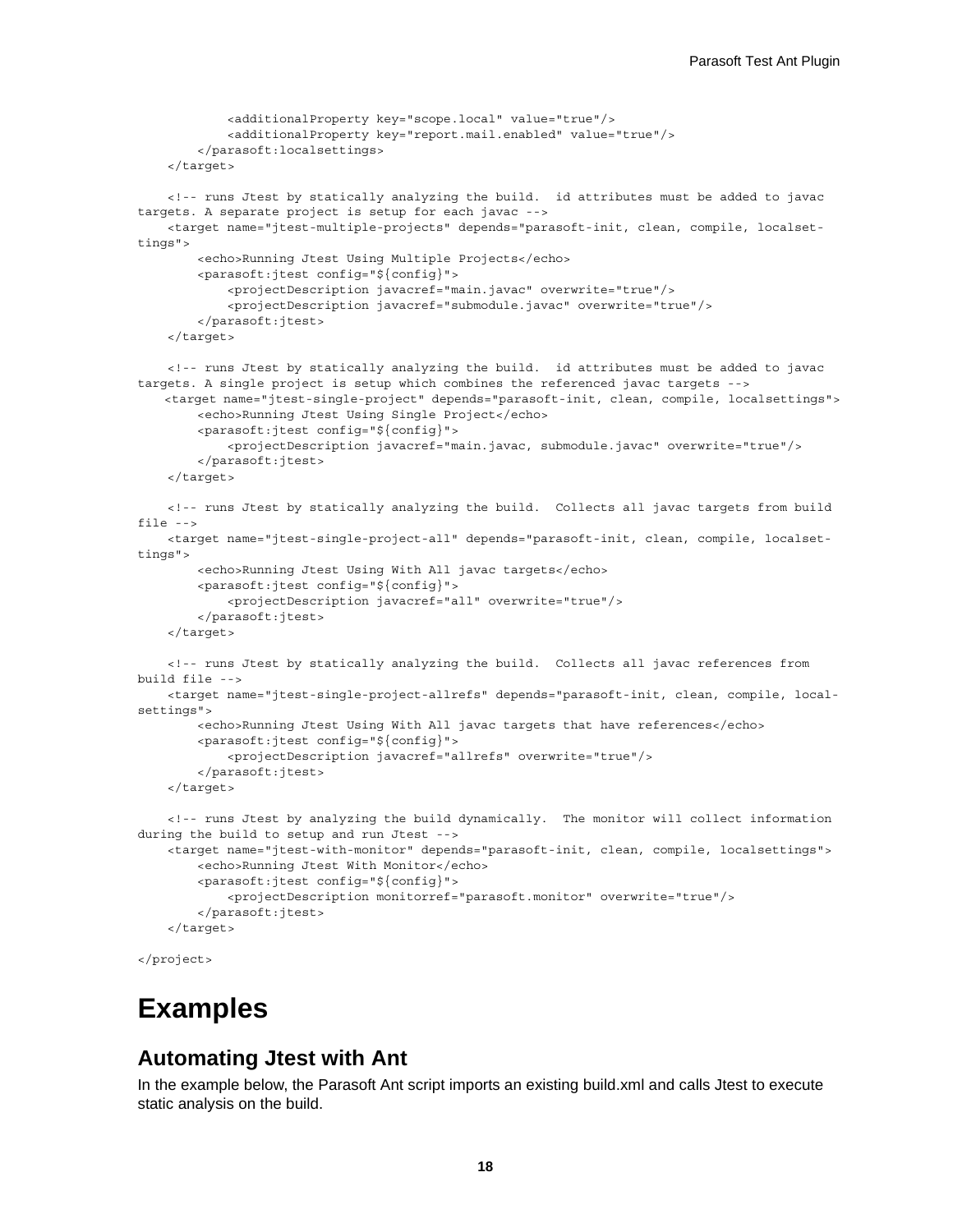```
<!-- Project definition and call to Parasoft Ant library -->
<project name="Parasoft Test Build" default="parasoft-test"
xmlns:parasoft="antlib:com.parasoft.antlib">
    <!-- To import the original Ant build.xml file and specify the task to integrate to -->
     <import file="build.xml"/>
    <target name="parasoft-test" depends="build">
        <!-- To run Jtest on the specified project directory in projectDescription, using the
configuration in config and Jtest in jtestHome -->
        <parasoft:jtest config="builtin://Static Analysis" jtestHome="C:\Program
Files\Parasoft\Jtest\9.5">
            <projectDescription basedir="."/>
         </parasoft:jtest>
     </target>
</project>
```
In the next example, the Parasoft Ant script imports an existing build.xml whose basedir is set to a different directory (for example, basedir="../sources"):

```
<!-- Project definition and call to Parasoft Ant library -->
<project name="Parasoft Test Build" default="parasoft-test" 
xmlns:parasoft="antlib:com.parasoft.antlib">
    <!-- To import the original Ant build.xml file and specify the task to integrate to -->
     <import file="build.xml"/>
     <target name="parasoft-test" depends="build">
        <!-- To run Jtest on the specified project directory in projectDescription, using the
configuration in config and Jtest in jtestHome -->
        <parasoft:jtest config="builtin://Static Analysis" jtestHome="C:\Program
Files\Parasoft\Jtest\9.5">
            <projectDescription basedir="."/>
         </parasoft:jtest>
     </target>
</project>
```
#### **Automating SOAtest with Ant**

In the example below, the Parasoft Ant script calls SOAtest to run the .tst files with the "Run Web Functional Tests in Browser Specified by Test" Test Configuration.

```
<!-- Project definition and call to Parasoft Ant library -->
<project name="Parasoft Test Build" default="parasoft-test"
xmlns:parasoft="antlib:com.parasoft.antlib" basedir="../sources">
     <target name="soatest-test">
         <!-- To generate .project file needed to run SOAtest if it does not exist -->
         <parasoft:eclipse/>
         <!-- To run SOAtest with the selected configuration -->
         <parasoft:soatest config="builtin://Run Web Functional Tests in Browser Specified by 
Test"
soatestHome="C:\Program Files\Parasoft\SOAtest\9.4"/>
     </target>
</project>
```
Note that this differs from a Jtest build file in that you do not need to:

- Import the original build.xml file.
- Use dependencies to specify the task to integrate with (e.g., build).
- Use either javacref or monitorref to specify which compilation targets you want to operate on.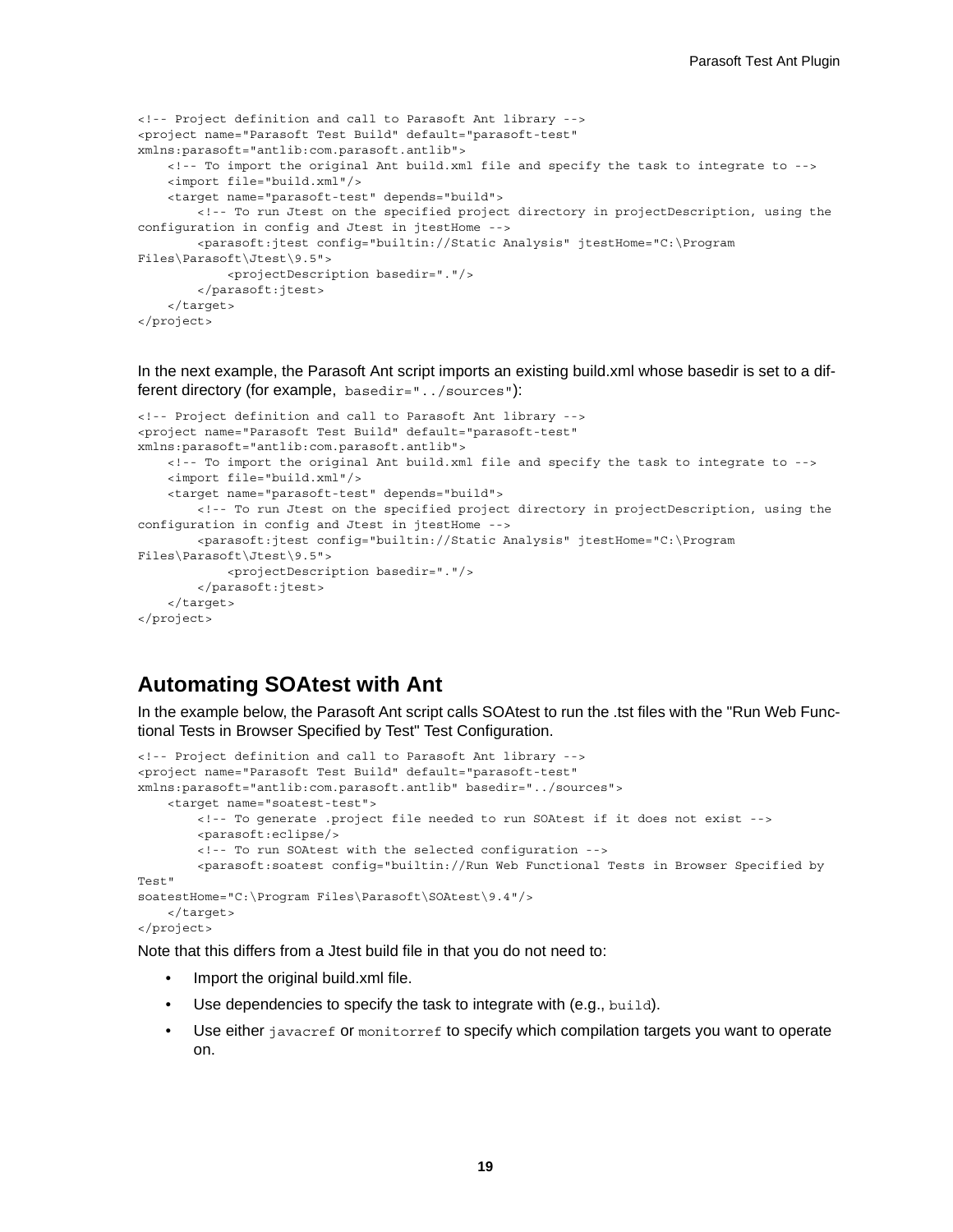# <span id="page-15-1"></span><span id="page-15-0"></span>**Configuring Parasoft Build Monitor with Ant (Deprecated)**

This topic covers how to configure the previous generation of Parasoft build monitoring with Ant. It is still supported for backwards compatibility, but the plugin described in ["Parasoft Test Ant Plugin",](#page-9-4)  [page 14](#page-9-4) is now the recommended method of build monitoring with Ant.

Sections include:

- **[Setting Properties](#page-15-2)**
- [Running Ant](#page-15-3)
- [Configuring CruiseControl \(Optional\)](#page-16-0)
- [Configuring Eclipse AntRunner \(Optional\)](#page-17-0)
- [Command Line Options](#page-17-1)

## <span id="page-15-2"></span>**Setting Properties**

Set all properties in the ANT OPT environment variable so that the Ant script can detect all properties.

For Bash:

ANT\_OPTS="-Dbuildmonitor.server.name=grsserver.example.com"

#### For Windows:

```
SET ANT_OPTS="-Dbuildmonitor.server.name=grsserver.example.com"
```
### **Build Monitor Logger**

The Build Monitor Logger automatically detects the project name and project root from the Ant script.

#### **Project Name**

The project name must be set in the *sproject* > node. If the project name is not defined in the option file or buildmonitor.projectroot, the application obtains the project name from the Ant script.

Build Monitor requires a name attribute from Ant. If Ant's  $\langle$ project > node does not have a name, it will be set to "Default Project".

Although Ant allows for this, it is not a recommended practice. All Ant project nodes require a set name attribute, for example

```
<project name="XXXX" basedir=".">
...
</project>
```
#### **Project Root**

When Ant contains multiple javac build tasks, it is difficult to set the project root. If this is the case, do not set the project root in the option file or -Dbuildmonitor.projectname.javac tasks contain a src attribute and Build Monitor will use the src value to set the project root.

## <span id="page-15-3"></span>**Running Ant**

You can run Ant with the following command, which overrides the default logger for Ant and triggers Build Monitor to generate the build: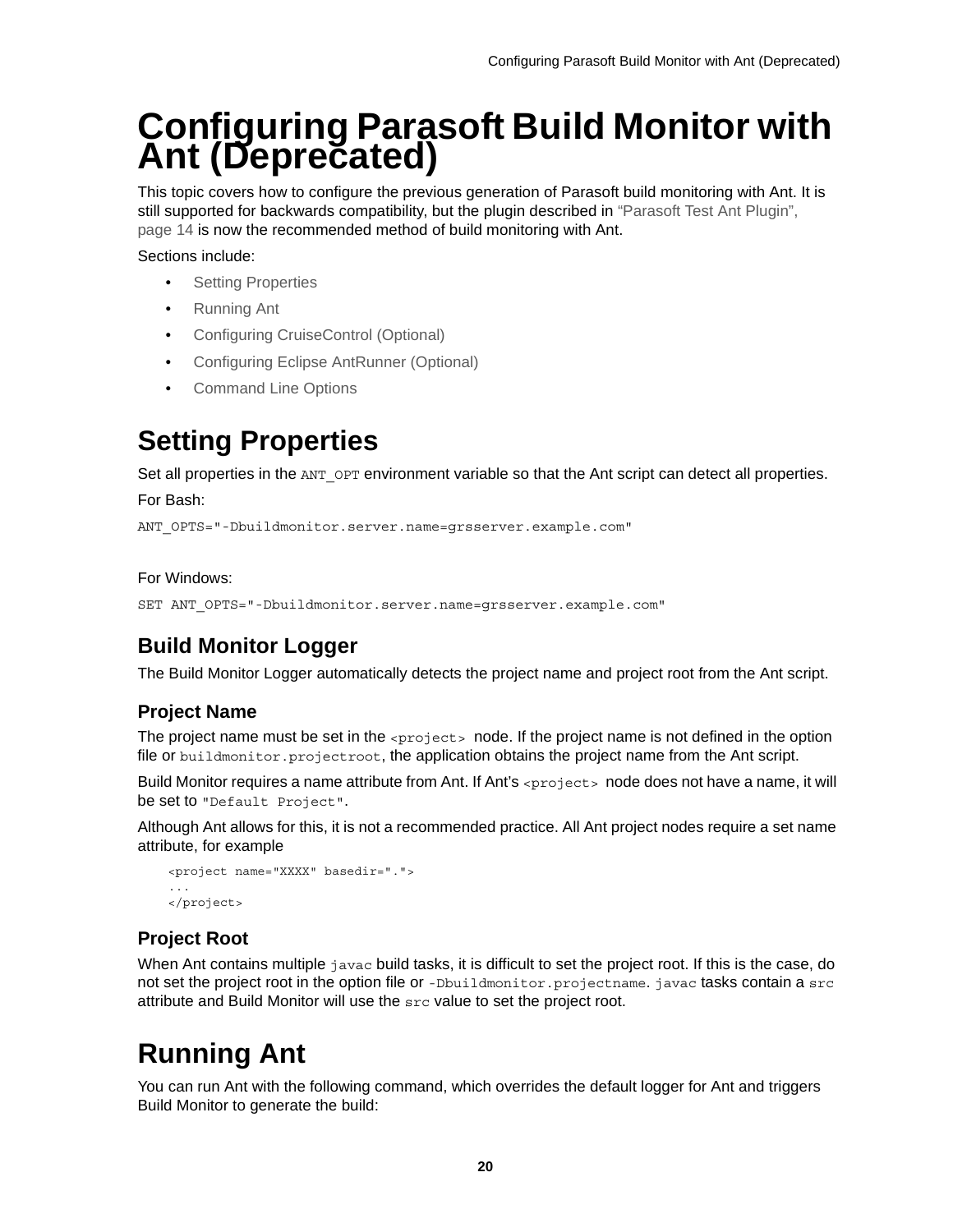```
ant <user options> -logger proserve.tools.buildmon.BuildMonLogger
<build task command>
```
### <span id="page-16-0"></span>**Configuring CruiseControl** *(Optional)*

A logger is available in Build Monitor, which Ant builds within CruiseControl. Here's how it works:

The CruiseControl Ant builder overrides the default Ant logger and uses an XML logger to save output from Ant. Next, CruiseControl reads the XML output, and then displays it on the dashboard. By design, CruiseControl always expects  $log x_{m1}$  to be in the Ant execution directory. Further configuration is needed for Build Monitor integration:

*Important for Continuum users! Continuum continuous build system created by Apache uses standard DefaultLogger for Ant. Normal proserve.tools.buildmon.BuildMonLogger would work just fine with Continuum.*

*Note: Build Monitor for Ant has been tested with CruiseControl 2.7.2 and above. Therefore, it is not recommended to use with previous versions of CruiseControl.*

#### **To integrate Ant projects under CruiseControl with Build Monitor:**

1. Modify the project configuration scheduler in config.xml from this:

```
<schedule interval="300">
     <ant anthome="apache-ant-1.7.0" buildfile="projects/${project.name}/
build.xml"/>
</schedule>
```
To this:

```
<cruisecontrol>
...
   <project name="j2ssh">
     <schedule showprogress="true">
       <ant uselogger="true" target="clean build" 
               loggerclassname="proserve.tools.buildmon.BuildMonLogger" 
               buildfile="jtest-build.xml" 
               showprogress="true" 
               antworkingdir="projects/${project.name}" 
               showantoutput="false" 
               anthome="${CC_HOME}\apache-ant-1.7.0" 
               usedebug="false" />
     </schedule>
</cruisecontrol>
```
2. Set the showantoutput attribute to false to disable it when you are using Build Monitor.

It is important to do this because the showantoutput (AntOutputLogger from CruiseControl) option triggers a failure when you use Build Monitor with it.

3. Turn ON the showprogress option.

This option triggers CruiseControl to include antProgressXmlLogger. AntProgressXmlLogger will log the project build status for CruiseControl while BuildMonLogger performs its tasks.

**Note:** CruiseControl 2.7.1 and older do not support the showAntOutput attribute. Show-Progress *is optional for CruiseControl 2.7.1.*

4. (Optional) Open and review the cruisecontrol.log file to check Build Monitor output.

*Tip! It is good practice to start your Ant project under your project directory so that any log files can use your project root directory instead of the CruiseControl home directory. Be sure to set*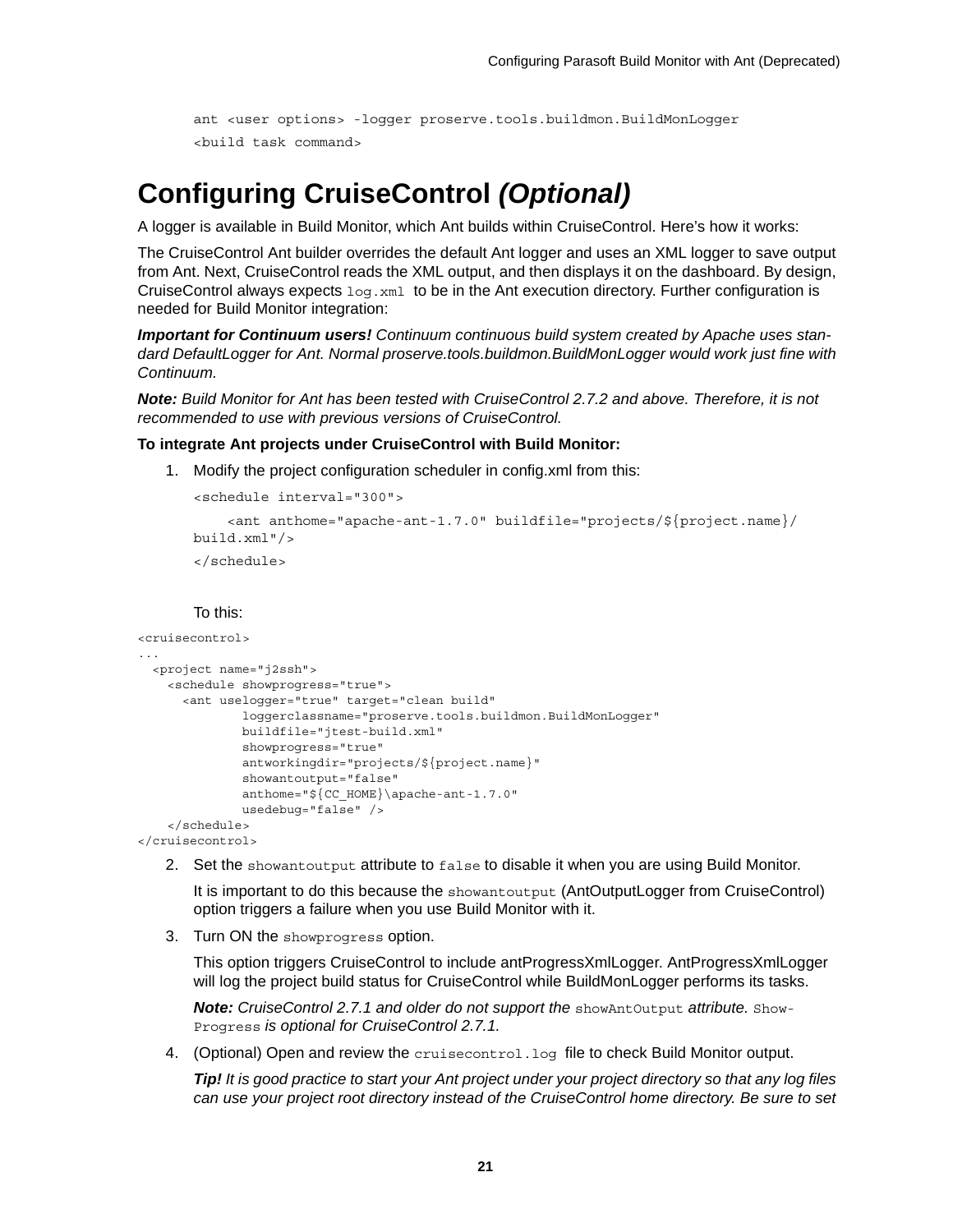*the* jvmarg *node to optional and reflective of how to pass any property options for Build Monitor.*

### <span id="page-17-0"></span>**Configuring Eclipse AntRunner** *(Optional)*

You can integrate Build Monitor with Eclipse AntRunner.

**To integrate Eclipse AntRunner with Build Monitor:**

1. Copy the proserve-base.jar and proserve-plugin.jar files from the \$PROSERVE\_HOME/ jar directory to:

<eclipse install directory>/plugins/org.apache.ant\_<version>/lib

2. Add Build Monitor -logger argument to the target after the AntRunner application:

```
<arg value="-logger" />
<arg value="proserve.tools.buildmon.BuildMonLogger" />
```
3. Add Build Monitor JVMArgs to specify Concerto Report Center properties:

```
<jvmarg value="-Dbuildmonitor.grs.server=leech" />
<jvmarg value="-Dbuildmonitor.grs.port=32323" />
<jvmarg value="-Dbuildmonitor.attributes=\"ProjectName=samplePDE\"
```
For details about Build Monitor command line options available to use in Ant, see ["Command](#page-17-1)  [Line Options", page 22](#page-17-1).

#### **Example**

Following is a usage example that includes the steps above—showing how to integrate Eclipse AntRunner with Build Monitor:

```
<project name="Build Monitor Example" default="-build.internal">
   <target name="-build.internal">
    <java jar="C:\Program Files\eclipse-all-in-one-SDK-3.3.0\plugins\org.eclipse.equi-
nox.launcher_1.0.0.v20070606.jar"
fork="true" >
       <arg value="-application" />
       <arg value="org.eclipse.ant.core.antRunner" />
       <arg value="-logger" />
              <arg value="proserve.tools.buildmon.BuildMonLogger" />
      <arg value="-data"/>
      <arg value="C:\Documents and Settings\wes\workspace1"/>
      <arg value="-buildfile" />
      <arg value="C:\Documents and Settings\wes\workspace1\samplePDE\build.xml"/>
      <arg value="clean" />
      <arg value="build" />
       <jvmarg value="-Dbuilder=C:\Documents and Settings\wes\workspace1\samplePDE" />
       <jvmarg value="-Dbuildmonitor.grs.server=leech" />
               <jvmarg value="-Dbuildmonitor.grs.port=32323" />
               <jvmarg value="-Dbuildmonitor.attributes=\"ProjectName=samplePDE\"" />
     </java>
   </target>
</project>
```
### <span id="page-17-1"></span>**Command Line Options**

The following table lists and explains command line Build Monitor options that you can execute in Ant, if necessary: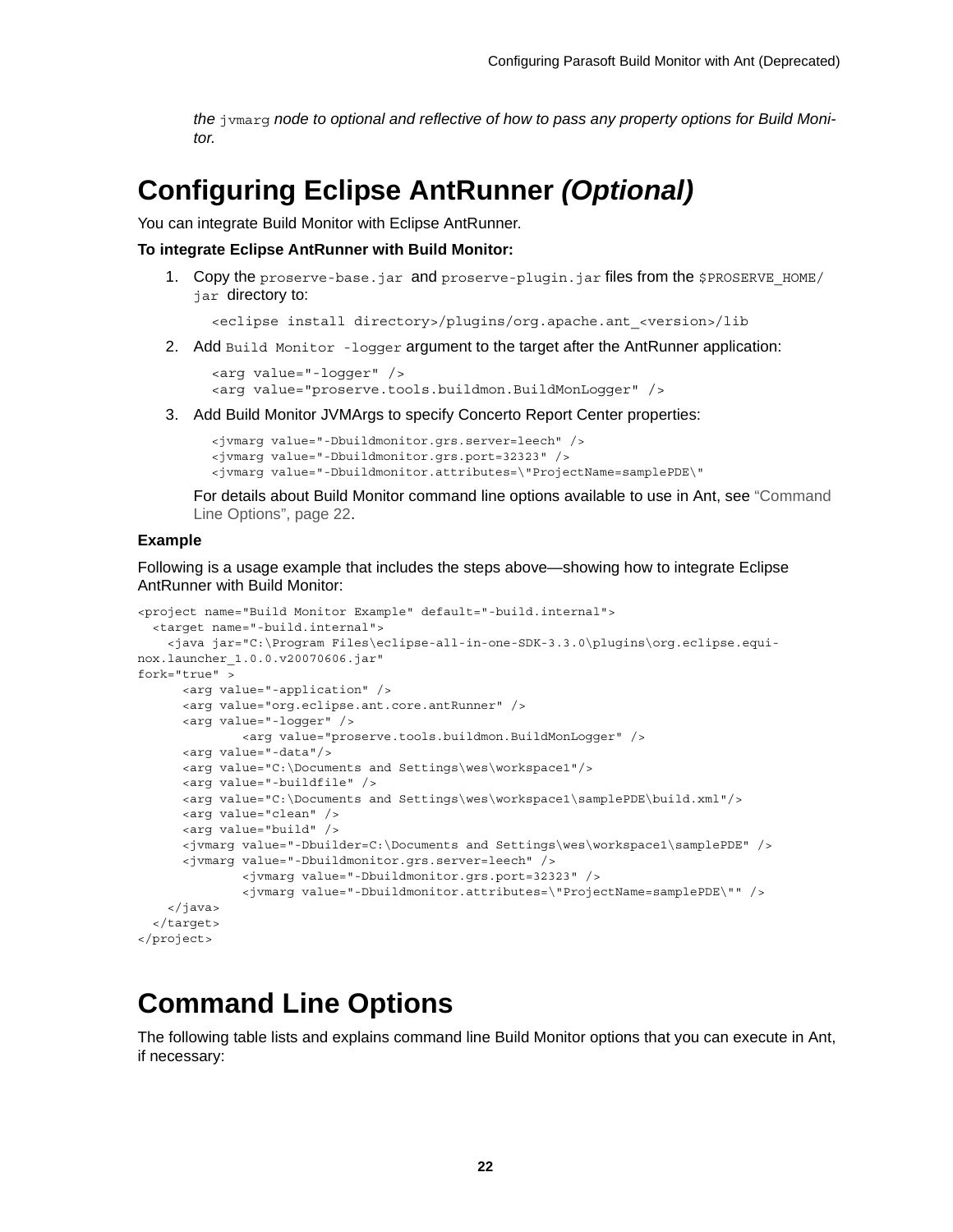| <b>Command</b>               | <b>Task</b>                                                                                                                                                                                                                                                                                                                                                                                                                                                                                                                                |
|------------------------------|--------------------------------------------------------------------------------------------------------------------------------------------------------------------------------------------------------------------------------------------------------------------------------------------------------------------------------------------------------------------------------------------------------------------------------------------------------------------------------------------------------------------------------------------|
| buildmonitor.grs.server      | (Required) Sets Report Center server name.                                                                                                                                                                                                                                                                                                                                                                                                                                                                                                 |
| buildmonitor.grs.port        | (Required) Sets Report Center server port. The default<br>is set to 32323.                                                                                                                                                                                                                                                                                                                                                                                                                                                                 |
| buildmonitor.alternatelogger | (Optional) Use to specify an alternate Ant BuildLogger<br>for Build Monitor to use, such as MailLogger. By<br>default, Build Monitor uses<br>org.apache.tools.ant.DefaultLogger.<br>Users can define their own loggers via typical passing<br>of the -logger option to Ant, which is why Build Moni-<br>tor supports loggers aside from its own.<br>By adding this property to the Ant command line, Build<br>Monitor loads the specified logger and uses it rather<br>than the default logger; for example:<br>buildmonitor.alternatelog- |
|                              | ger=org.apache.tools.ant.listener.Mail-<br>Logger <with for<br="" options="" other="">MailLogger&gt;</with>                                                                                                                                                                                                                                                                                                                                                                                                                                |
| buildmonitor.attributes      | (Optional) Sets Concerto Report Center user attributes.<br>The format should be as follows:<br>name: value, name2: value2                                                                                                                                                                                                                                                                                                                                                                                                                  |
|                              | For example:                                                                                                                                                                                                                                                                                                                                                                                                                                                                                                                               |
|                              | buildmonitor.attributes: Project-<br>Name:buildmon, ver-sion:1.1<br>buildmonitor.attributes:TestAt-<br>tribute:test                                                                                                                                                                                                                                                                                                                                                                                                                        |
| buildmonitor.compiler        | (Optional) Name of the compile task. The javac Ant edi-<br>tion begins logging compile information during the task<br>that is matched to the compiler.                                                                                                                                                                                                                                                                                                                                                                                     |
|                              | The default value for this option is javac.                                                                                                                                                                                                                                                                                                                                                                                                                                                                                                |
| buildmonitor.nightly         | (Optional) If set to true, "Nightly" is added as an<br>attribute to the Test Group Properties Filter in Con-<br>certo Report Center.                                                                                                                                                                                                                                                                                                                                                                                                       |
|                              | If left blank or set to false, it is not included as an<br>attribute.                                                                                                                                                                                                                                                                                                                                                                                                                                                                      |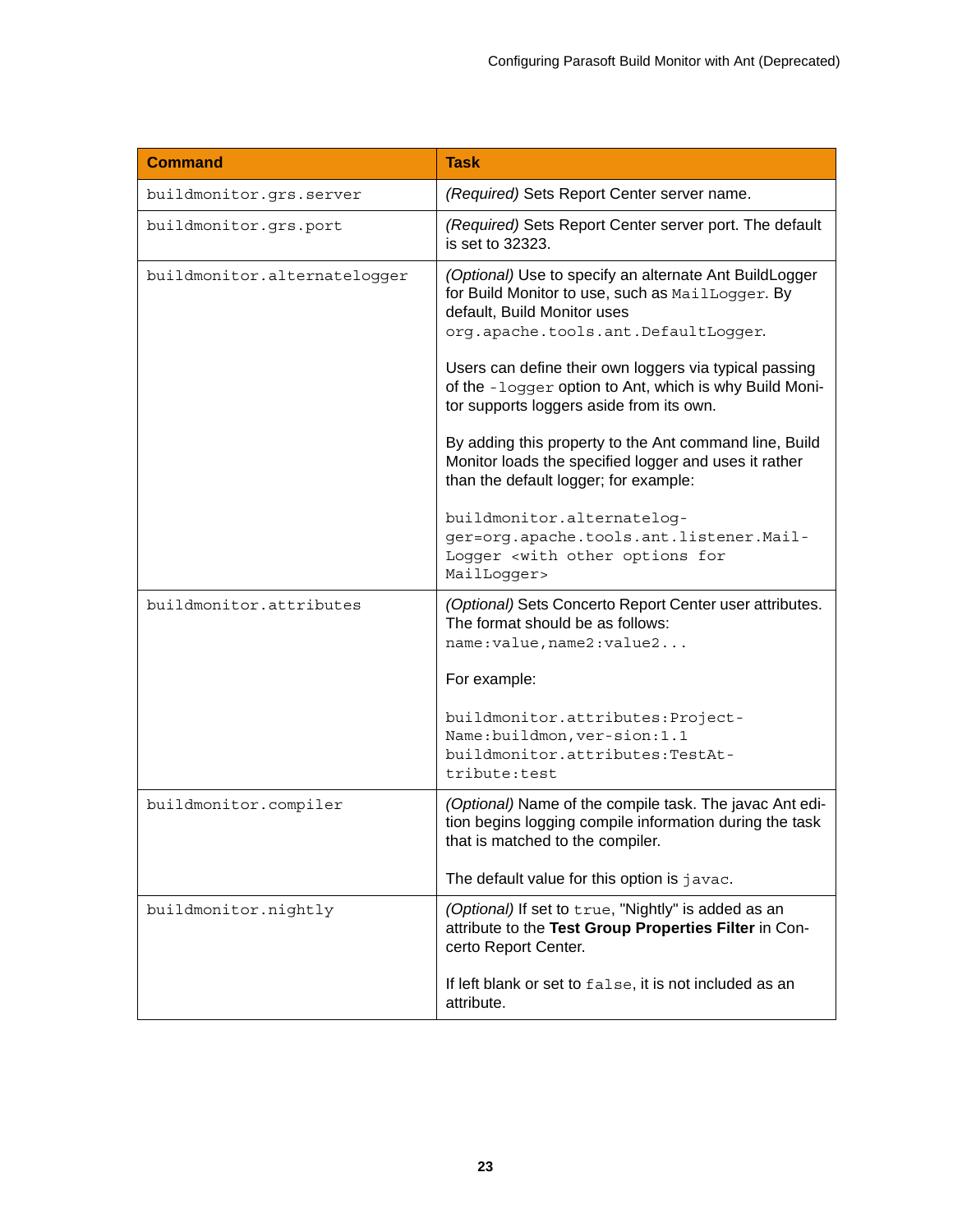| <b>Command</b>           | <b>Task</b>                                                                                                                                                                                                                                                                                             |
|--------------------------|---------------------------------------------------------------------------------------------------------------------------------------------------------------------------------------------------------------------------------------------------------------------------------------------------------|
| buildmonitor.projectname | (Optional) Name of the project, which is used for the<br>Concerto Report Center project attribute.                                                                                                                                                                                                      |
|                          | If property is not defined, Build Monitor will pull the<br>value from Ant's $\frac{1}{2}$ {ant.project.name} property<br>setting.                                                                                                                                                                       |
| buildmonitor.projectroot | (Optional) Root path of the project.                                                                                                                                                                                                                                                                    |
|                          | If the property is not defined, Build Monitor will pull the<br>value from Ant's $\frac{1}{2}$ {basedir} property setting.                                                                                                                                                                               |
| buildmonitor.verbose     | (Optional) true means verbosity is on. false means<br>verbosity is off.                                                                                                                                                                                                                                 |
|                          | This command is only useful for debugging Build Moni-<br>tor issues. It provides more verbose output to the con-<br>sole so that you can see what is going on when Build<br>Monitor is executed.                                                                                                        |
| eclipse.running          | (Optional) Set this system property if running Eclipse's<br>JAVAC compiler for javac task. Eclipse's javac compiler<br>prints warning and error messages in a different for-<br>mat-bypassing eclipse.running=true as the<br>JVM argument (ANT_OPTS is the environment variable<br>for the Ant script). |

### **Example**

Following is a usage example that includes the command line options listed in the table above.

**Important!** The buildmonitor.attributes option format has been changed beginning with Build Monitor 3.0.1:

- Commas (,) replace semi-colons (;) to separate attributes when multiple attributes are listed for Parasoft Concerto.
- Colons (:) replace equal signs (=) for key and value assignments.

Although the previous format style (semi-colons and equal signs) will still work, the new format style (commas and colons) is recommended. Mixing these format styles will NOT work!

**Note:** The compiler should be set as your compile task (by default, it is javac).

```
<?xml version:"1.0"?>
<project name:"master project" basedir:"." default:"do-all">
     <property name:"src.dir" value:"."/>
     <property name:"buildmonitor.grs.server" value:"leech.parasoft.com"/>
          <property name:"buildmonitor.grs.port" value:"32323"/>
          <property name:"buildmonitor.verbose" value:"true"/>
          <property name:"buildmonitor.compiler" value:"javac"/>
     <target name:"clean">
         <delete dir:"j2ssh"/>
         <delete dir:"jEdit-4.3pre2"/>
         <delete dir:"WebApp"/>
     </target>
```